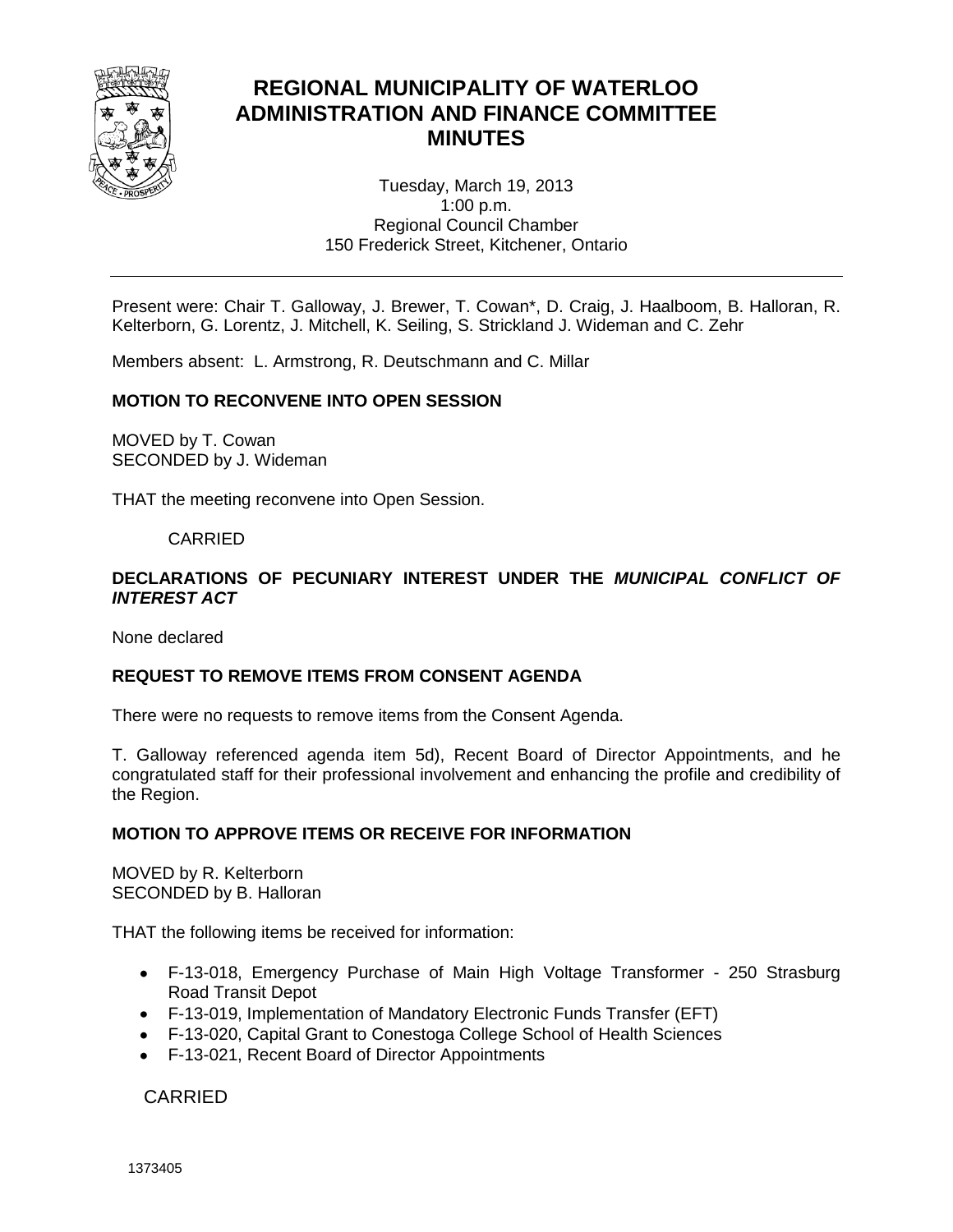### **REGULAR AGENDA RESUMES**

### **REPORTS - FINANCE**

a) F-13-022, 2013 Budget Implementation Update

Craig Dyer, Chief Financial Officer, provided highlights of the report, identifying some of the issues that are still in progress. He advised that a follow-up report will be coming back to the Committee.

Lucille Bish, Director, Community Services, responded to a Committee question regarding the reduction in operating hours at the Museum and the other noted Regional cultural sites, advising that staff determined hours with least amount of impact on operations. The planned and pending reductions in operating hours will be communicated to the public via social media and Regional websites.

John Hammer, Director, Transportation, responded to Committee concerns about the financial impact on the lower-tier municipalities with regards to weed cutting on Regional roads. He stated that Regional staff has met with municipal staff and that the finalization of the implementation details is pending.

Received for information

b) F-13-023, 2013 Tax Ratios and Subclass Rate Reductions

T. Galloway commented that the tax ratios are in line with the comparator groups.

Angela Hinchberger, Director of Financial Services, responded to Committee questions about the property classes and heritage tax rebates.

\* T. Cowan left the meeting at 1:17 p.m.

MOVED by J. Wideman SECONDED by B. Halloran

THAT the Regional Municipality of Waterloo establish the following tax ratios for the 2013 property tax year:

| Residential                  | 1.0000 |
|------------------------------|--------|
| <b>New Multi-residential</b> | 1.0000 |
| Multi-residential            | 1.9500 |
| Commercial                   | 1.9500 |
| Industrial                   | 1.9500 |
| Pipeline                     | 1.1613 |
| Farmland                     | 0.2500 |
| <b>Managed Forest</b>        | 0.2500 |

AND THAT the Regional Municipality of Waterloo set the tax rate reductions for the commercial and industrial property subclasses at 30% effective for the 2013 taxation year;

AND THAT the necessary by-laws to implement the approved 2013 tax ratios, 2013 subclass tax rate reductions and 2013 regional tax rates be prepared;

AND FURTHER THAT the Area Municipalities be notified accordingly. [F-13-023]

 1373405 CARRIED